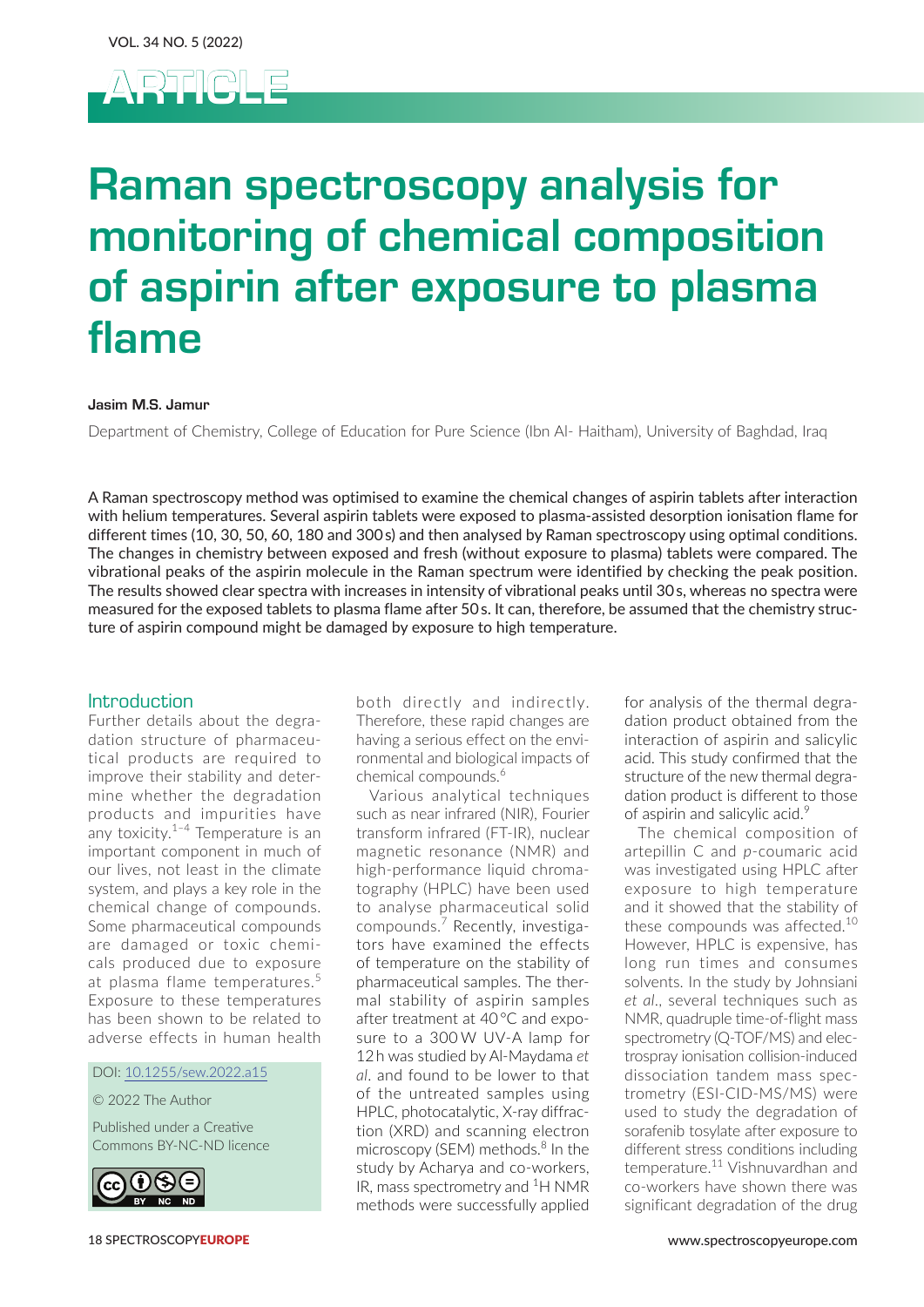

silodosin under hydrolytic, oxidative and thermal conditions using LC-FSI-MS/MS.<sup>12</sup> HPLC has also been used under these stress conditions to study the behaviour degradation of the drug sofosbuvir.<sup>13</sup> A positive degradation was also shown for racecadotril during temperature exposure using NMR, GC-MS and LC-MS/MS.14 Pulsed laser deposition has also been used to study the temperature effect on the chemical structure of copper oxide.<sup>15</sup>

Aspirin tablets were used in this investigation as a model sample. In this work, the first part deals with the exposure of several aspirin tablets to plasma flame and the second part identifies the chemical composition of each sample using Raman spectroscopy. The presented work aims to use Raman spectroscopy as a simple and suitable method for analysing the thermal stability of drugs during exposure to temperature.

# **Experimental** Apparatus

Plasma assisted desorption ionisation (PADI) was used as a source of a plasma flame with helium gas. The visible plasma plume emerges from a coaxial helium gas flow with 13.65 MHz RF. The plasma flame was in near-contact (5 mm separation) with the sample under investigation, using a setting of 8 W and a carrier gas flow of 224 mL min–1. Helium was used with electric discharge to produce electrons, ions and excited state gas. In addition to those, the energy of helium is higher than other gases such as nitrogen and this is enough to make ions and it can give stable signals.<sup>16</sup>

A Raman spectrometer (model Thermo DXR) was used with a spectral range of  $3500-50$  cm<sup>-1</sup>. The Raman conditions, such as laser wavelength, laser power, objective, collect exposure time, sample exposure and aperture, were optimised and found to be: 532 nm, 10.0 mW,  $10\times$ , 4.0 s, 2 and 50  $\mu$ m pinhole, respectively.

#### **Chemicals**

Aspirin tablets (containing 300 mg aspirin per tablet) were manufactured by Aspar Pharmaceuticals Ltd, UK and helium gas was supplied by British Oxygen Company gases, UK with a purity of 99%.

# Preparation of samples Figure 1. Chemical structure of aspirin.

The samples of aspirin tablets were exposed to the PADI plasma for different times after which they were analysed directly by PADI-MS<sup>17</sup> without pretreatment and the spectra were recorded as a function of time.

#### Procedure

Several samples of aspirin tablets were exposed under atmospheric pressure for different times: 0, 10, 30, 50, 60, 180 and 300 s and then analysed directly by Raman spectroscopy using the optimal conditions previously determined with a total time of 1 min. The temperature in the helium plasma reached 70 °C during the analysis time of 60 s after which it decreased up ours and minimum decreased up<br>to 300 s. Therefore, high temperature could be a major factor causing damage to the aspirin molecule.



Figure 1. Chemical structure of aspirin.

clear signal intensity of vibrational analysed directly by peaks for 0-s plasma. The carbonyl group (C=O) has a stretching vibration at  $1600 \, \text{cm}^{-1}$ . The vibrations involve  $C-H$  and  $C-CH_3$ , and were observed at  $2950 \, \text{cm}^{-1}$  and 1300 cm<sup>-1</sup>, respectively. Other  $v = 1000$  cm  $v = 1000$ , such as  $C-O-H$ ,  $O-H$  $\frac{1}{2}$  and aromatic ring, are shown in 10, Table 1.

> nen ln order to investigate the effect of a plasma flame on aspirin chemistry, the intensity and position of vith vibration peaks were compared era-<br>between exposed samples and the 0 s one. The analysis results show the six measurements at different

reference, ingerical peaks **Table 1.** Raman identification of vibrations of aspirin.

| $\overline{\mathfrak{n}}$ is dailedge. To the aspiritributeduc.           |                                  |                              |
|---------------------------------------------------------------------------|----------------------------------|------------------------------|
| Results and discussion                                                    | Peak position<br>$\rm (cm^{-1})$ | <b>Vibration</b>             |
| The samples of aspirin tablets,<br>after exposure to the plasma flame,    | 1030                             | Aromatic rings               |
| were analysed by Raman spectros-<br>copy using the optimal conditions     | 1200                             | $C-O-H$<br>(OH substitution) |
| as outlined above. The signal inten-                                      | 1300                             | $C$ -CH <sub>3</sub>         |
| sity measurements of the exposed<br>samples were compared to that         | 1600                             | $(C=O)$ Stretch              |
| of fresh sample (Os). The chemi-                                          | 2950                             | $=C-H$                       |
| cal structure of aspirin is shown<br>in Eigura 1 In Eigura $2$ thara is a | 3050                             | $O-H$                        |



**Figure 2.** Raman spectrum of 300 mg fresh aspirin tablet (0s).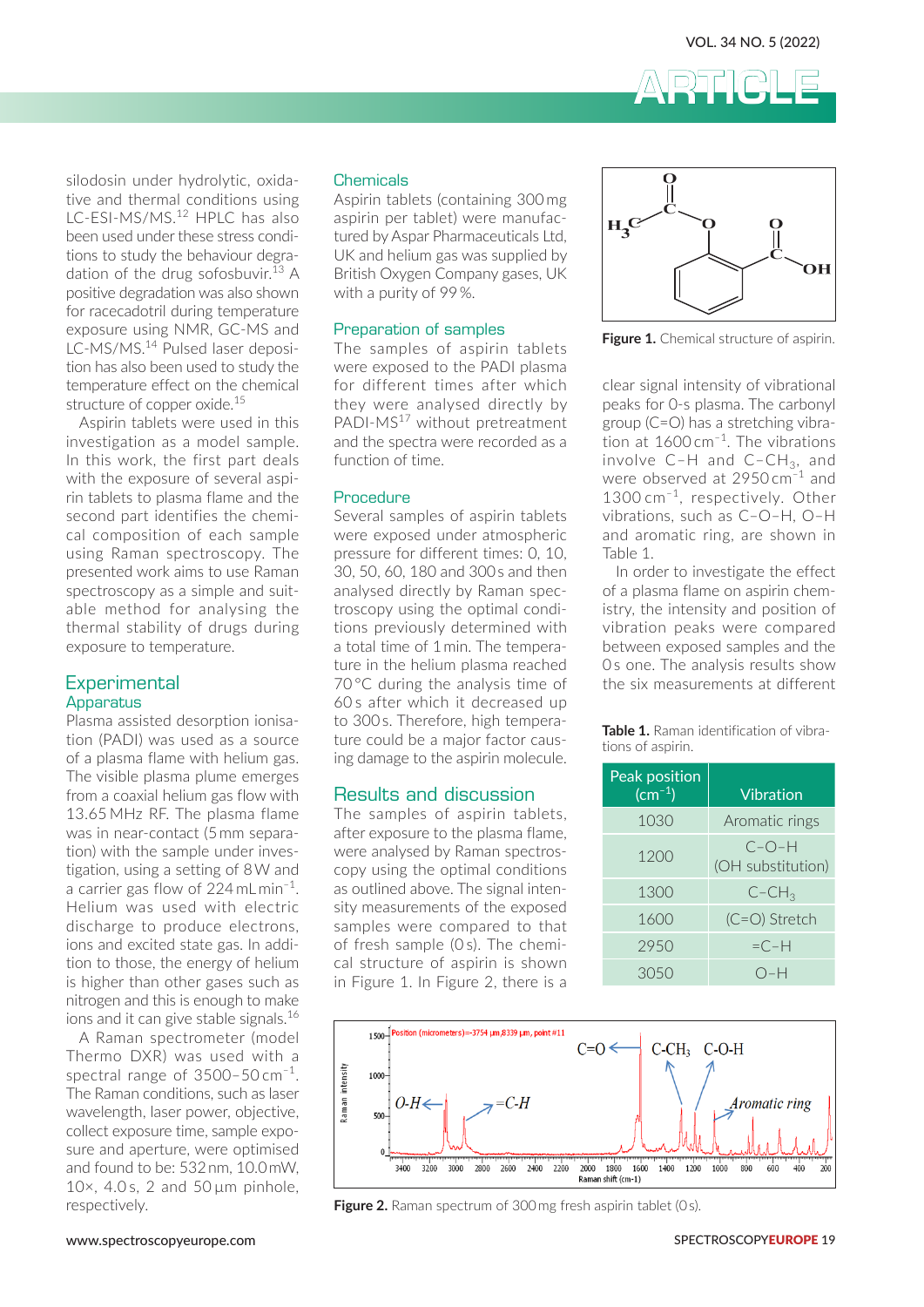

| <b>Exposure</b><br>times (s) | <b>Aromatic</b><br>rings | C-O-H (OH<br>substitution) | $C$ -CH <sub>3</sub> | $(C=O)$<br><b>Stretch</b> | $=C-H$ | $O-H$ |
|------------------------------|--------------------------|----------------------------|----------------------|---------------------------|--------|-------|
| $\bigcirc$                   | 550                      | 550                        | 600                  | 1600                      | 550    | 800   |
| 10                           | 1400                     | 1500                       | 1600                 | 4000                      | 1100   | 2300  |
| 30                           | 2000                     | 2500                       | 3000                 | 5500                      | 1700   | 2600  |
| 50                           | 750                      | 500                        | 500                  | 1800                      | 800    | 1400  |
| 60                           |                          |                            |                      |                           |        |       |
| 180                          |                          |                            |                      |                           |        |       |
| 300                          |                          |                            |                      |                           |        |       |

**Table 2.** Peak height of vibrations for fresh and exposed aspirin tablets.

exposure times (0, 10, 30, 50, 60, 180 and 300s). As shown in Table 2, the signal intensity of vibrational peaks increased up to ~30s, after which it decreased to 50 s. However, no peaks were detected at 1 min, 3 min and 5 min. No important shift in the peak position was found for any vibration. The observed differences in intensities could be attributed to the chemical structure of aspirin tablets not being affected by the plasma flame until 30s of exposure time, Figures 3 and 4, while it was affected and changed after this time. On the other hand, the change at 50s was lower compared to those of 60. 180 and 300 s, Figure 5, because after 60 s, the tablets' structure has been changed such that it is no longer detectable by Raman spectroscopy. These results confirm there is no damage to the tablets until after 30 s, after which a little was observed at 50 s, and then the damage increased from 60 s to 300s.

These results are in agreement with the findings of Al-Maydama *et al*. 8 which showed that the thermal stability and degradation of aspirin samples after exposure to temperature were changed in comparison to those of the untreated samples. In this previous study, the XRD method showed decreases in peak intensities of treated aspirin samples and this might be attributed to the



**Figure 3.** Raman photo surface (a) and Raman spectrum (b) for aspirin tablet after exposure to plasma flame for 10 s.



**Figure 4.** Raman photo surface (a), Raman imaging (b) and Raman spectrum (c) for aspirin tablet after exposure to plasma flame for 30 s.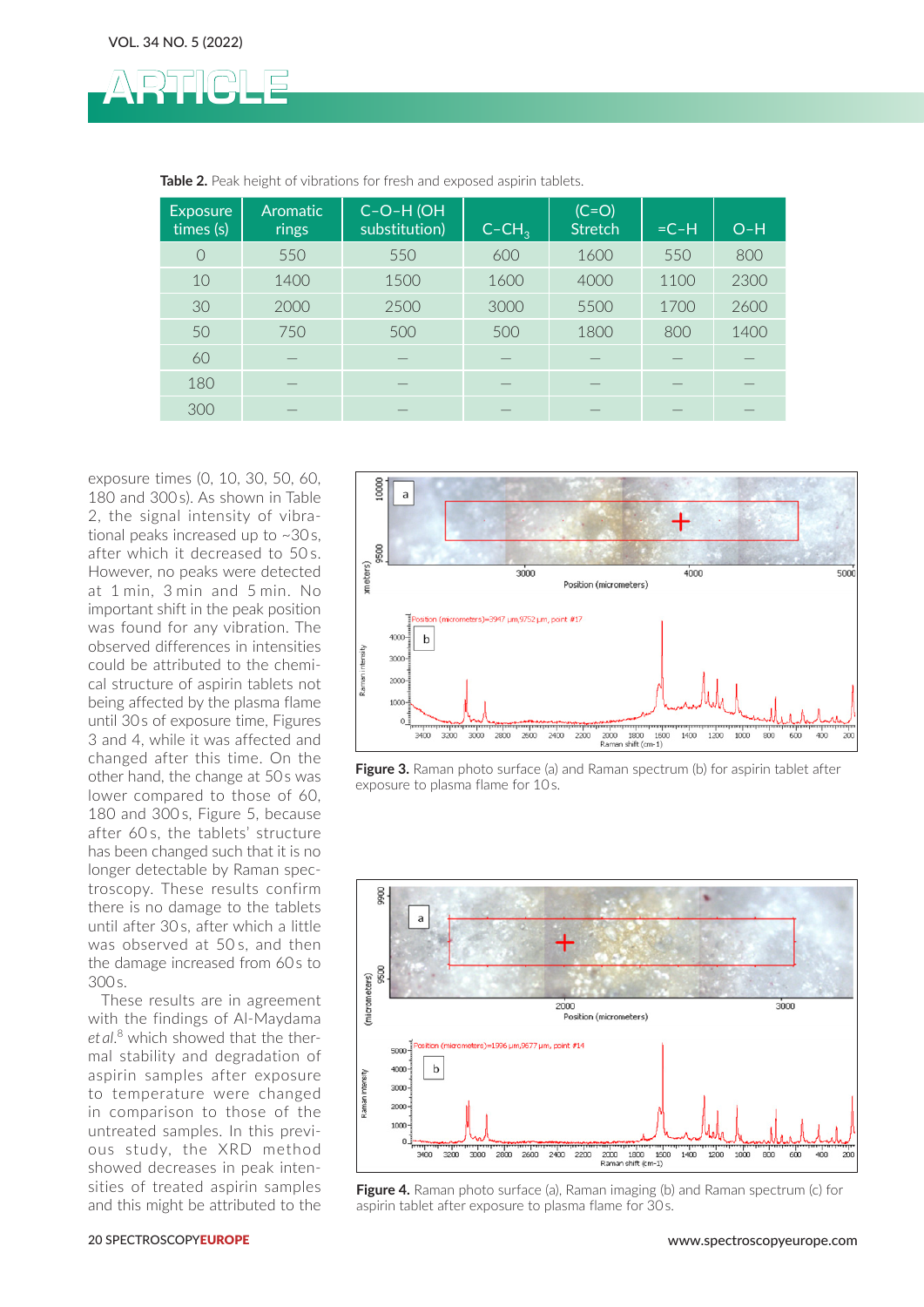ARTICLE



**Figure 5.** Raman photo surface (a) and Raman spectrum (b) for aspirin tablet after exposure to plasma flame for 50 s.

reduction in the crystal structural of the aspirin. In addition, SEM images showed that the surface morphology of the treated samples is changed and the reason for this is that the crystal structure of the treated aspirin particles has a less regular shape than that of the untreated samples. In accordance with the present results, a previous study<sup>9</sup> has demonstrated that aspirin suffers from degradation during the thermal reaction with salicylic acid.

# **Conclusions**

In this investigation, the aim was to show whether the thermal stability of aspirin can be affected by interaction with helium temperatures. The temperature of such conditions was chosen for their impact on aspirin tablets to ensure the quality and safety of pharmaceuticals. This study has shown that the stability of aspirin was changed by exposing to a plasma flame for a long time (≥1 min). However, the results have confirmed that the spectra did not show any shift of the vibrational peaks. The results have significant implications for the understanding of how temperature may affect the chemistry of pharmaceutical tablets. Although the current study is based on a small sample, the findings suggest the study should

be repeated using different forms of samples. Further research could also be conducted for the investigation by using other methods of analysis such as infrared (IR) and mass spectrometry.

# **References**

- 1. C. Purna Chander, B. Raju, M. Ramesh, G. Shankar and R. Srinivas, "Liquid chromatography/electrospray ionization tandem mass spectrometry study of repaglinide and its forced degradation products", *Rapid Commun. Mass Spectrom*. 32(15), 1181– 1190 (2018). [https://doi.](https://doi.org/10.1002/rcm.8151) [org/10.1002/rcm.8151](https://doi.org/10.1002/rcm.8151)
- 2. R.M. Borkar, B. Raju, R. Srinivas, P. Patel and S.K. Shetty, "Identification and characterization of stressed degradation products of metoprolol using LC/Q-TOF-ESI-MS/MS and MS<sup>n</sup> experiments". *Biomed. Chromatogr*. 26(6), 720–736 (2012). [https://doi.](https://doi.org/10.1002/bmc.1721) [org/10.1002/bmc.1721](https://doi.org/10.1002/bmc.1721)
- 3. C.P. Chander, B. Raju, A. Sulthana and R. Srinivas, "LC-ESI-MS/MS study of carvedilol and its stress degradation products", *Anal. Methods* 5(17), 4330–4335 (2013). [https://doi.org/10.1039/](https://doi.org/10.1039/c3ay40804c) [c3ay40804c](https://doi.org/10.1039/c3ay40804c)
- 4. B. Raju, M. Ramesh, R. Srinivas, S.S. Raju and Y. Venkateswarlu, "Identification and characterization of stressed degradation products of prulifloxacin using LC-ESI-MS/Q-TOF, MS*<sup>n</sup>* experiments: Development of a validated specific stability-indicating LC-MS method", *J. Pharm. Biomed. Anal* . 56(3), 560–568 (2011). [https://doi.org/10.1016/j.](https://doi.org/10.1016/j.jpba.2011.06.021) [jpba.2011.06.021](https://doi.org/10.1016/j.jpba.2011.06.021)
- 5. J.M. Balbus, A.B.A. Boxall, R.A. Fenske, T.E. McKone and L. Zeise, "Implications of global climate change for the assessment and management of human health risks of chemicals in the natural environment", *Environ. Toxicol. Chem*. 32(1), 62–78 (2013). [https://doi.](https://doi.org/10.1002/etc.2046) [org/10.1002/etc.2046](https://doi.org/10.1002/etc.2046)
- 6. P.D. Noyes, M.K. McElwee, H.D. Miller, B.W. Clark, L.A. Van Tiem, K.C. Walcott, K.N. Erwin and E.D. Levin, "The toxicology of climate change: Environmental contaminants in a warming world", *Environment Int*. 35(6), 971–986 (2009). [https://doi.org/10.1016/j.](https://doi.org/10.1016/j.envint.2009.02.006) [envint.2009.02.006](https://doi.org/10.1016/j.envint.2009.02.006)
- 7. N. Chieng, T. Rades and J. Aaltonen, "An overview of recent studies on the analysis of pharmaceutical polymorphs", *J. Pharm. Biomed. Anal*. 55(4), 618–644 (2011). [https://doi.org/10.1016/j.](https://doi.org/10.1016/j.jpba.2010.12.020) [jpba.2010.12.020](https://doi.org/10.1016/j.jpba.2010.12.020)
- 8. H.M. Al-Maydama, A.A. Abduljabbar, M.A. Al-Maqtari and K.M. Naji, "Study of temperature and irradiation influence on the physicochemical properties of Aspirin", *J. Mol. Struct*. 1157, 364–373 (2018). [https://doi.org/10.1016/j.](https://doi.org/10.1016/j.molstruc.2017.12.062) [molstruc.2017.12.062](https://doi.org/10.1016/j.molstruc.2017.12.062)
- 9. S. Acharya, A. Daniel, B. Gyadangi and S. Ramsamy, "Isolation, characterization of a potential degradation product of aspirin and an HPLC method for quantitative estimation of